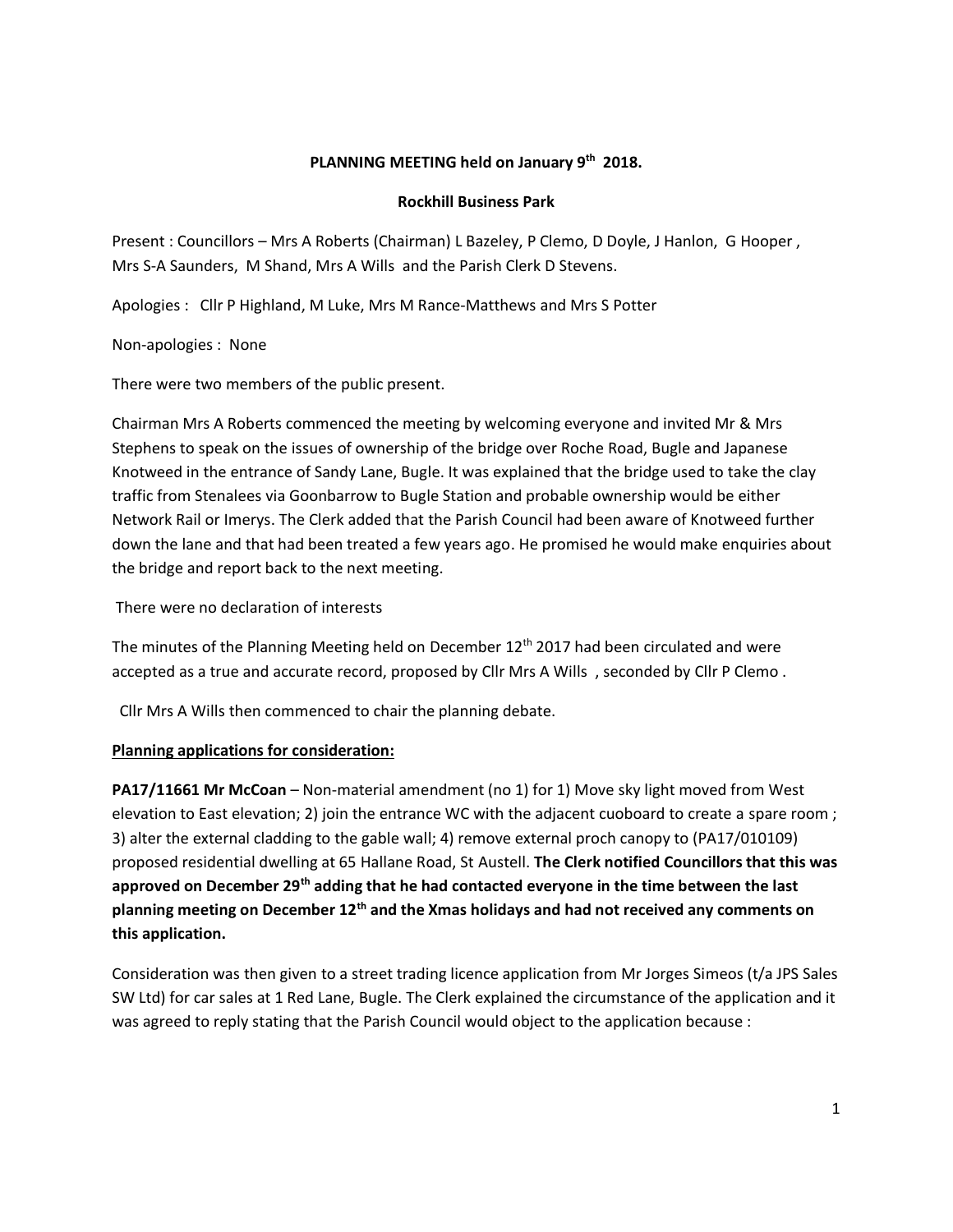- **(i) The application was being made without the land owner's permission.**
- **(ii) The land is designated for a residential development of 10 self build dwellings and received planning consent PA17/00843.**
- **(iii) The applicant has been involved in unauthorised car sales trading from this site during the past year.**

### **Planning correspondence**

Applications approved:

PA17/10649 Premier Travel Inn Ltd – Restaurant extension to the rear of existing restaurant to provide net increase of 22 covers at Premier Travel Inn, Carclaze, St Austell. (Parish Council decision Support 28.11.17).

PA17/1131 Mr Gibbs– Extension to side over garage and extending to rear at 7 Trenarren View, St Austell. (Parish Council decisionSupport 12.12.17)

PA17/09867 Mr & Mrs David Street – New 3 bedroom dwelling with carport on land at Silver Springs, Trethurgy. St Austell (Parish Council decision Support 28.11.17).

PA17/11661 Mr McCoan – Non material amendments to proposed residential dwelling at 65 Hallane Road, St Austell.

The Clerk brought to the attention of the Council that an appeal was being made on planning application PA16/11319 Trustees of Stanley Martin Estate for a development of up to 82 dwellings at Kernow Veor, Carclaze Road. There was considerable discussion on this matter and it was agreed that should any Councillor wish to make further comments representations must be received by the Clerk by January  $20<sup>th</sup>$ 

## **Enforcement**

EN18/00002 Alleged works not being carried out in accordance with approved plans PA17/02688 removal of existing granite boundary wall and concerns regarding other wall on land west of 101 Stannary Road, Stenalees.(Mr T Crocker).

EN17/02416 Alleged breach of Condition 6 (surface water drainage) of PA17/09247 no breach found because only clearance works on site and no development has taken place which forms part of the planning application.

EN17/02391 Alleged widening of the access onto the B3274, concreting of access which has created flooding through water runoff and continuation of flood lighting impacting property at all times at Contec Yard, Bojea Ind Estate, Trethowel. St Austell. Following visit by Officer the case is closed .